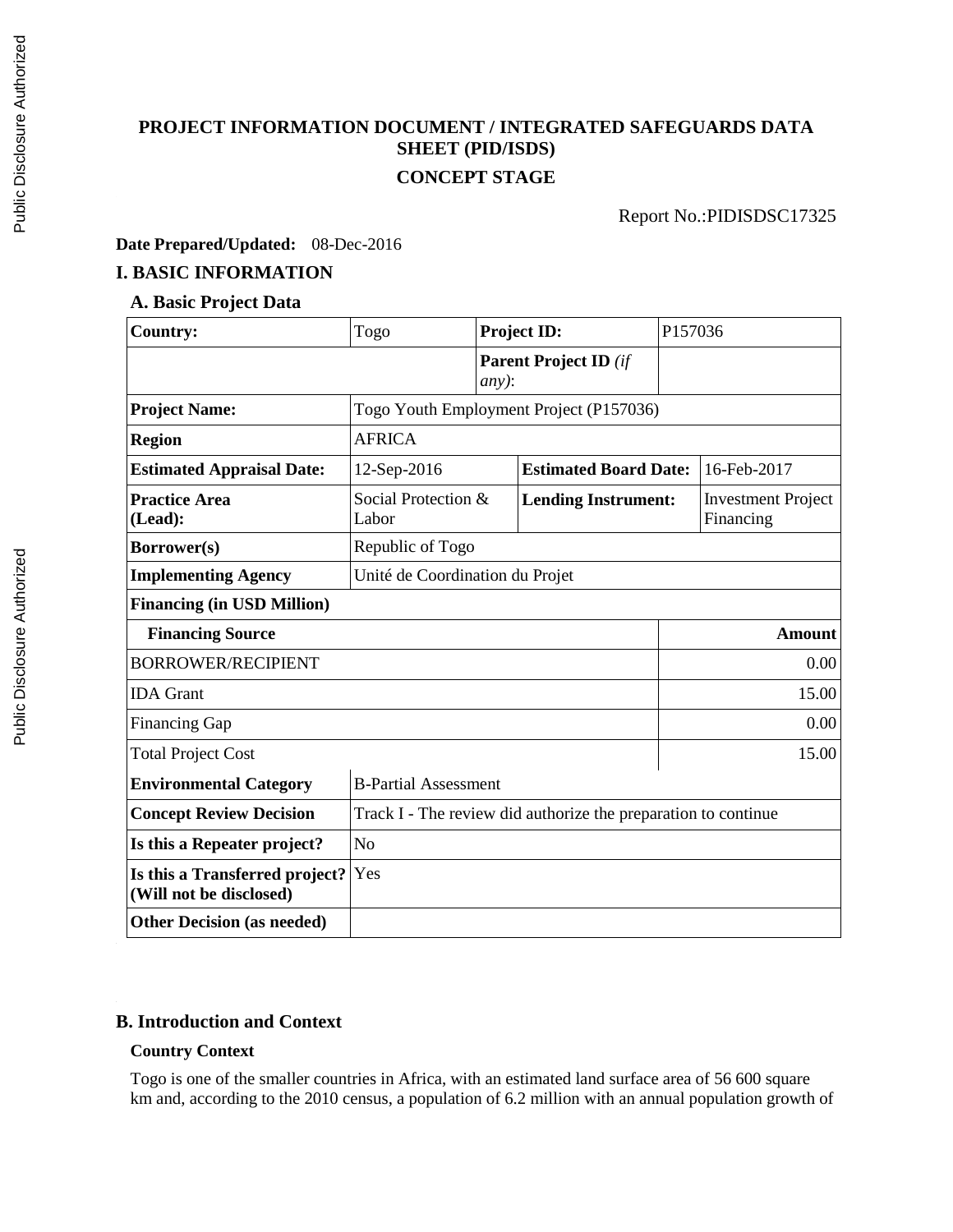about 2.7%. After gaining independence in 1960, Togo's per capita GDP rose from USD 272 (in 1960) to USD 534 (in 1980) (2005 PPP). However, per capita income in 1980 represented Togo's peak, and Togo has now fallen behind many previously poorer countries in both living standards and social indicators. Togo's ranking in the UN's Human Development Index has fallen to 166th out of 187 countries in 2013, and extreme poverty ranks among the highest in Africa at over 52 percent.

As Togo's average incomes have declined, the estimated poverty headcount rate rose -- from 32.8 in 1987 to 61.7 percent in 2006 (World Bank 1996, QUIBB 2006). Growth over the past decade, averaging nearly 5.5 percent per year, has been associated with a decline in the poverty rate to 55.1 percent in 2015. Nonetheless, without a rapid acceleration of poverty reduction, Togo will remain wide of the target with respect to the Sustainable Development Goals (SDGs) and the World Bank's Twin Goals.

#### **Sectoral and Institutional Context**

The Togolese population contains a high proportion of youth - 75% below the age of 35, 60% below the age of 25 and 42% below the age of 15. Youths, aged between 15 and 24, are more likely to be unemployed (10.7% of youth in 2014 compared to 6.9% of the labor force in general). Unemployment rates are more severe in urban areas (14.3% of youth unemployment in urban areas versus 3.1% in rural areas). In this context, the capital of Lome is an outlier, displaying a 29.7% youth unemployment rate. Labor force participation, which stands at 82.3% for those aged 15-60, is at 65.8 percent for youth aged 15-24 (64.2 percent for young men and 67.4% for young women). Although youth poverty rates are lower than the national average (52.7% for youth compared to 57% nationally, in 2012), the severity of poverty is higher for this demographic.

Though the high youth unemployment in Lome is concerning, the problem for many workers in Togoespecially youth-is more one of underemployment and opposed to unemployment. Underemployment can be described in three ways: i) involuntarily working part time (underemployment by hours); ii) working full-time but earning less than a minimal salary, such as the minimum wage or poverty line (underemployment by earnings); and iii) a mismatch between one's job and education, training and experience (underemployment by mismatch). Reliable figures on underemployment are currently unavailable but are expected to be available soon. Furthermore, the annual population growth rate is 2.6%; which means that while between 2008 and 2012, approximately 32,000 people entered the job market per year, it is projected that this number will have increased to 35,000 in 2017.

The Government of Togo (GoT) has adopted several strategic documents that aim to improve youth employment indicators, attesting to strong political will and the prioritization of this issue in the overall socio-economic development of the country. Documents such as the National Employment Policy (PNE, 2013 - 2017), National Youth Policy (PNJ, 2014 - 2017), Strategy for Boosting Growth and Promoting Employment (SCAPE, 2013 - 2017), Youth Employment Program (PEJ, 2013 - 2017) and the National Strategic Plan for Youth Employment (PSNEJ 2013 - 2017) all lay out concrete policy measures, intending to combat youth unemployment and under-employment in the medium term.

The documents above are based on principles of improved youth entrepreneurship; strengthened employability through provision of labor market adapted vocational training; improved education quality; access to finance and decentralization of services. PEJ, PSNEJ and SCAPE also contain strategic goals to increase the supply of jobs by improving the business climate of Togo and attracting additional investment, as well as to provide incentives for the private sector to increase the number of employees. Various sectorial policies (Education Sector Policy, Grassroots development policy etc.) are complimentary to all aforementioned youth employment planning documents. The Ministry of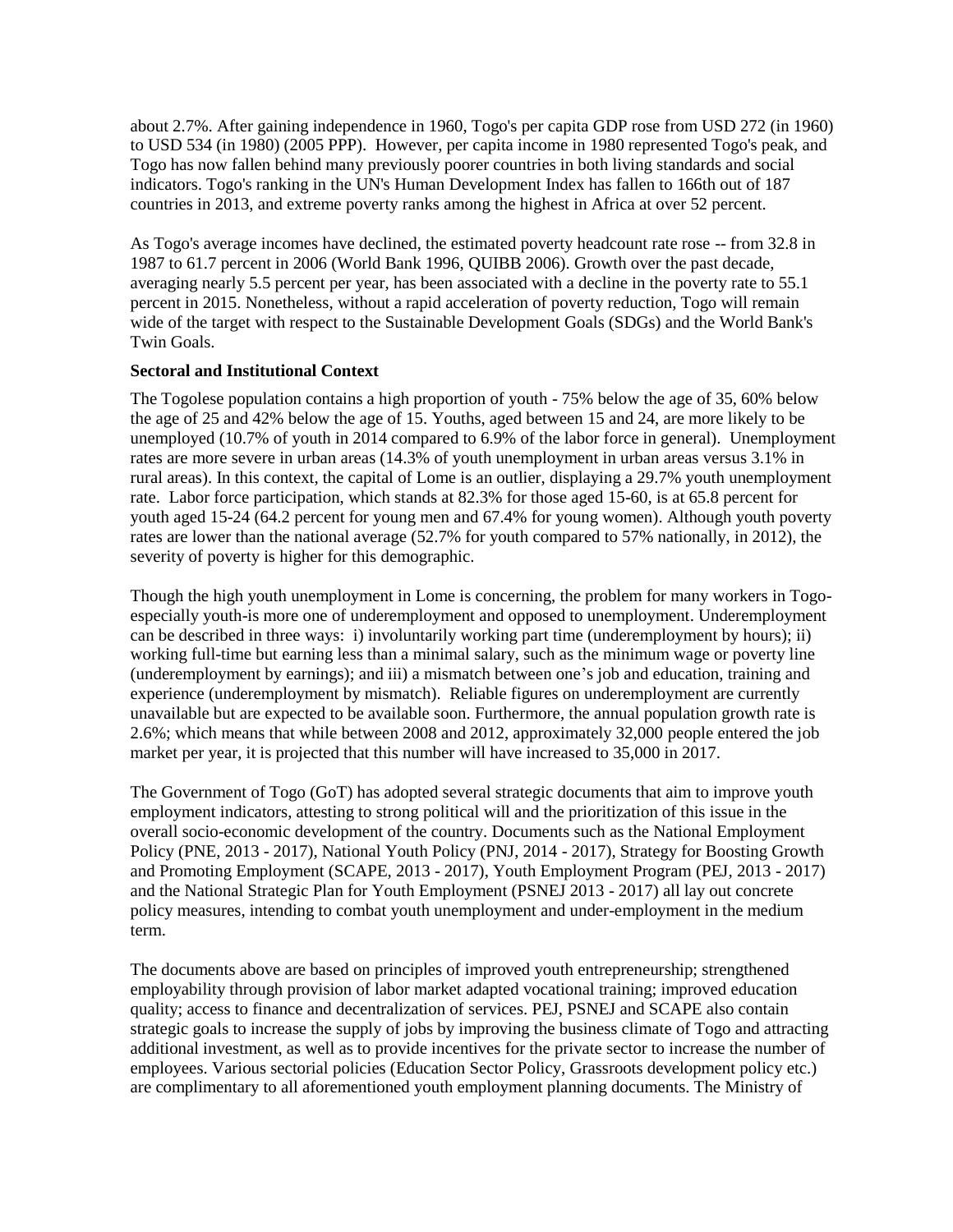Community Development, Artisanship, Youth, and Youth Employment has the main mandate for youth employment in Togo. The National Employment Promotion Agency (ANPE), under the Ministry of Civil Service, Labor, and Administrative Reform, has the mandate of promoting employment for all age groups.

#### **Relationship to CAS/CPS/CPF**

A new Country Partnership Framework (CPF) for the Bank's support to Togo is in the early stages of preparation, building on the Strategic Country Diagnostic (SCD) which examines the main constraints as well as the most important opportunities the country faces for accelerating economic growth, expanding opportunities, and sustaining progress toward the goal of ending extreme poverty. The new Country Partnership Framework (CPF) is expected to identify youth employment as a priority area. The operation is also in line with the most recent World Bank strategy for Togo, the Interim Strategy Note (ISN) covering FY 12-13. The ISN has three main objectives: (i) deepening the economic recovery process and promoting sustainable development; (ii) supporting economic governance and transparency; and (iii) addressing urgent poverty reduction and social needs. The proposed project will contribute primarily to the third objective, and in particular to outcome 3.1 'Improved access of communities to basic social and local development services (including youth employment).' The project is also in line with the 2011 World Bank strategy for Africa, which has 'Competitiveness and Employment' as its first pillar and notes the particular challenge of youth unemployment in fragile states.

#### **C. Proposed Development Objective(s)**

#### **Development Objective(s) (From PCN)**

The objective of the proposed project is to provide access to income generating opportunities to targeted poor and vulnerable youth in Togo. For the purpose of the PDO, vulnerable is defined as a person living with a disability or a person not having finished primary school.

#### **Key Results (From PCN)**

The key results of the project will be measured using the following indicators:

- Direct project beneficiaries (number), of which female (percentage) (core)
- Number of person-days of short term employment provided in productive public works
- Targeted youth initiating or expanding household enterprises with support from the project (number)
- Operationalization of a national targeting methodology for identifying poor youth/households

- Beneficiaries of components 1 and 2 under the national poverty line, living with a disability, or not having finished primary school (percentage)

- Share of project beneficiaries satisfied with project interventions (percentage)

#### **D. Concept Description**

Component 1: Labor Intensive Public Works (LIPW) (\$7 million)

Government has requested that Labor Intensive Public Works (LIPW) form the entry point for this project, as LIPW is expected to: 1) reduce youth underemployment, at least on a temporary basis; 2) provide poor and vulnerable youth, who generally have limited work experience, with a structured work opportunity; 3) provide a vehicle for provision of soft skills and financial literacy training to youth; and 4) provide supplemental layer of targeting through self-selection based on a below-market wage (in addition to the primary targeting tool which is based on community targeting complimented by a PMT). Beneficiaries for this component and component 2 are expected to be poor and vulnerable (persons living with a disability or not having finished primary school) youth aged 15-35 living in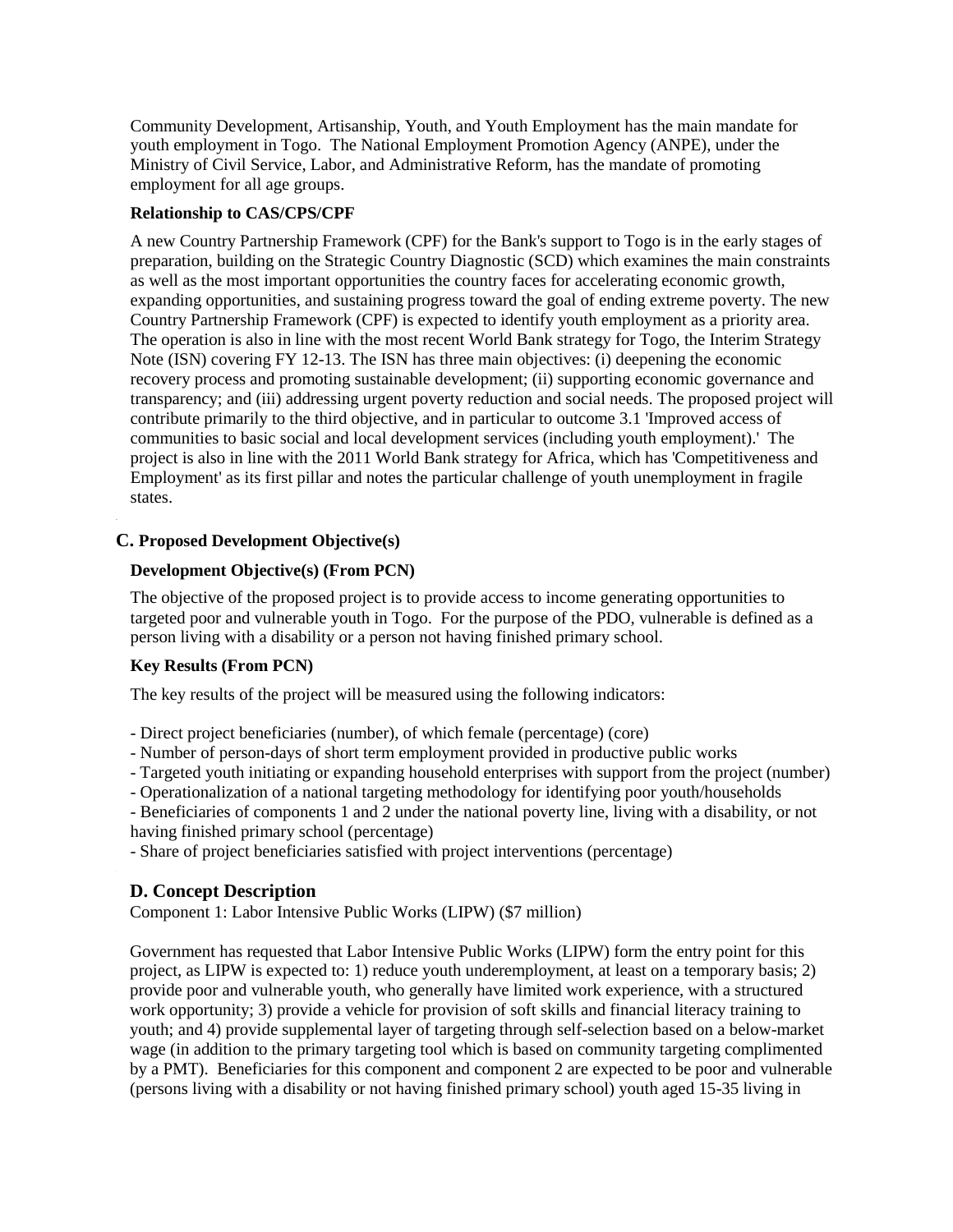urban or rural areas of Togo, with a target that at least 50% of beneficiaries should be women.

Subcomponent 1.1: Public Works. Continuing the successful experience in implementing laborintensive public works under the PDC and PDCplus, this component will provide temporary employment opportunities through labor-intensive public works subprojects to targeted poor and vulnerable youth. The LIPW subprojects would finance payment of wages for the youth beneficiaries and a limited amount (maximum 30% of total sub-project amount) to cover inputs and administrative costs incurred by the communities in the implementation of the subprojects. Beneficiaries would be provided a bank account and a specified portion of their earnings would be retained in the account to provide part of the seed capital for launching an income-generating activity under Component 2. As in PDC and PDCplus, the subprojects would be implemented using a community-driven approach. Activities would be selected by communities from a menu of eligible options requiring high percentages of unskilled labor, such as restoration of degraded lands, water and soil conservation, agriculture and agribusiness, maintenance of public places and trash collection, and feeder road maintenance. Communities would be encouraged to select and design subprojects that are attractive to young women, so that a minimum of 50 percent of beneficiaries are female.

Subcomponent 1.2: Life skills and financial literacy training. During the course of the implementation of LIPW, youth will also receive one to two days of life skills and financial literacy training per week paid at the same wage as a normal work day. The training would be oriented towards youth with low levels of education, and would be expected to include some or all of the following skills: decisionmaking (e.g. critical and creative thinking, and problem solving); interpersonal dynamics (e.g. effective communication, resisting peer pressure, building healthy relationships, group dynamics and consensual decision-making, and conflict resolution); personal awareness and management (selfawareness, self-esteem, time management, managing emotions, assertiveness, stress management, and sexual and reproductive health behaviors and attitudes); marketing and business planning; and money management (saving, opening a bank account, preparing a simple household budget). In order to reach the target audience, the modules will likely include role-playing, pictures and images, group work and discussions, educational games, story-telling, and plays or skits. Gender specific themes or even separate modules for both young women and men will be created to take into account gender-specific life skills. The modules would be prepared in French and translated to local languages.

Component 2: Support for Income Generating Activities (\$4.75 million)

Beneficiaries who have successfully completed the activities under Component 1 will be eligible to receive support to launch or enlarge an income generating activity. Support will consist of the following:

a) Support for preparation of a rudimentary business plan. Beneficiaries will receive support tailored to their educational and literacy status to prepare a simple business plan describing their proposed business activities and how they plan to operate. The plan would cover areas such as sourcing of inputs, a simple projected profit/ loss calculation, marketing, and determining the location of the business, as needed.

b) A matching grant to top-up the savings realized by beneficiaries during the LIPW component of the project, in order to provide start-up capital for their business.

c) Mentoring to help youth address problems that may confront them as they establish or scale up their business, market themselves, and identify opportunities, followed by ongoing periodic follow-up of the income generating activity.

Component 3: Capacity Building (\$1.0 million)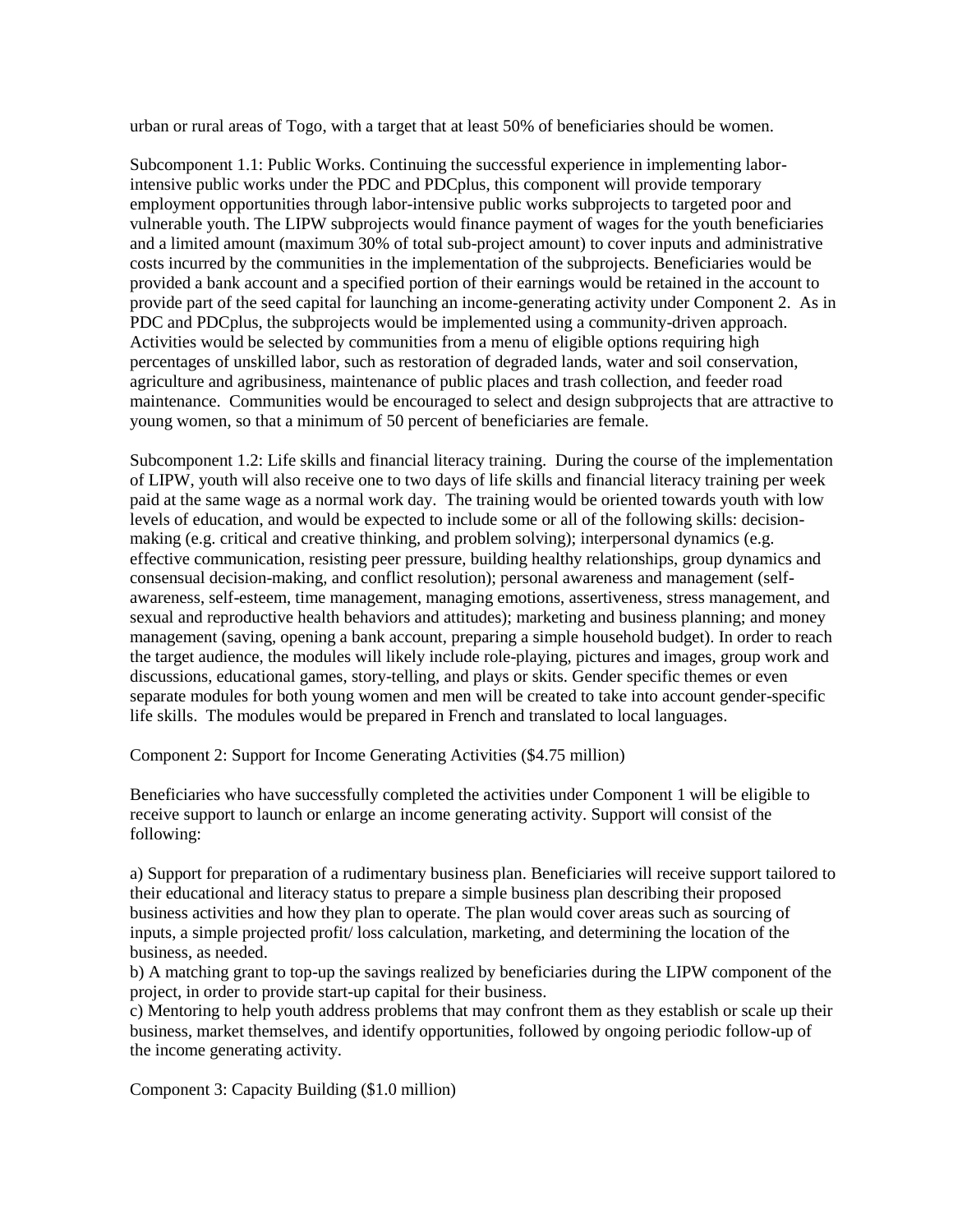Subcomponent 3.1. Key operational building blocks. This component will support the development of key operational tools required for the implementation of the project, which are at the same time key building blocks for a basic safety net system. These building blocks include: (a) improving the process of targeting extremely poor households with youth through the introduction of targeting mechanism using community-based targeting and a proxy means test (PMT); (b) improving operational efficiency by strengthening ICT systems, particularly MIS and electronic payments systems; (c) ensuring the design and implementation of a functional M&E system, including an impact evaluation using a regression discontinuity design (RDD) approach; and (d) strengthening of social accountability and grievance redress systems. The Bank and project team would work in coordination with other Ministries, programs, and partners to ensure that they are developed in such a way that they are harmonized with national policy and other interventions in order to promote a coherent national social protection system.

Subcomponent 3.2. Community capacity-building. Capacity building and empowerment of communities to i) take a key role in implementing project activities and ii) promote accountability and transparency is a key element of the project's approach. This sub-component will support the training of communities through the Grassroots Management Training approach (GMT), which has already been successfully utilized in the Education and Institutional Strengthening Project (PERI) and the PDCplus. The GMT will largely follow the methodology used under PDCplus, with modules covering: 1) information and communication, 2) community organization and dynamics, 3) participatory poverty and needs assessment, 4) participatory and operational planning of the sub-project, 5) community procurement of inputs, 6) financial management, 7) participatory monitoring and evaluation, and 8) servicing and maintenance of infrastructure. The participatory poverty and needs assessment module will be revised to include training on community identification of poor youth, following the experience of the Benin Decentralized Community Driven Services Project (PSDCC).

#### Component 4: Project Management (\$2.25 million)

The objective of this component is to support activities related to project management and coordination. This includes staff-related costs, equipment, vehicles, fuel, office space, and communications costs, and operating costs related to the procurement, supervision, auditing and evaluation of project activities.

#### **II. SAFEGUARDS**

#### **A. Project location and Salient physical characteristics relevant to the safeguard analysis (if known)**

The project will be implemented in five main regions of Togo (Kara, Plateaux, Maritime, Centrale, and Savanes) but the exact locations of the investments/subprojects will not be known before the presented is presented to the Board.

#### **B. Borrowers Institutional Capacity for Safeguard Policies**

The overall national level oversight performed by the public environmental assessment Agency (ANGE) is acceptable in terms of safeguards implementation but it needs to be strengthened. ANGE has experience of implementation of other World Bank financed projects. Capacity building efforts to support project implementation will be done by implementing recommendations contained in the safeguards instruments prepared for the project. The project will also receive guidance from the Bank's environmental and social specialists in the Project team.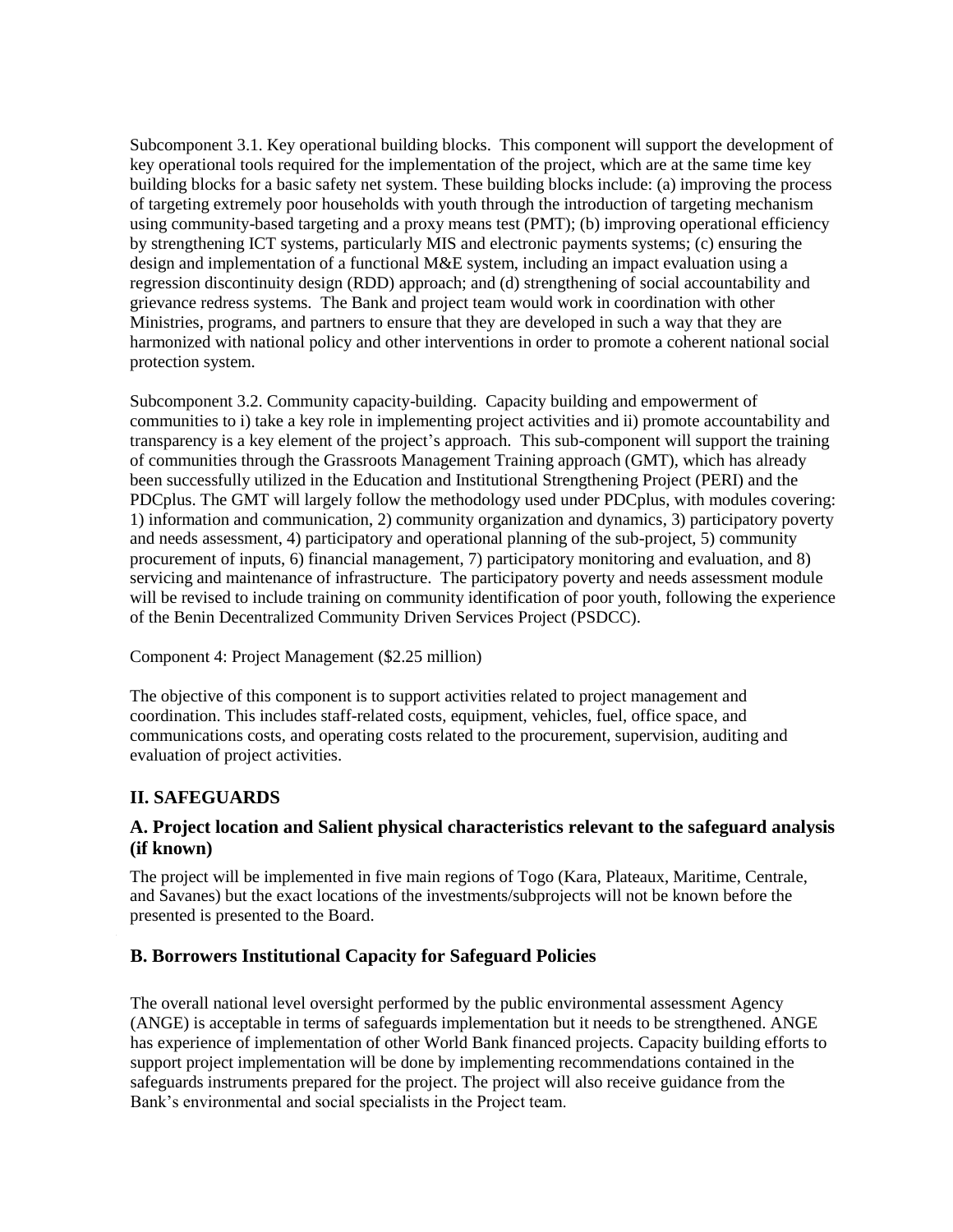## **C. Environmental and Social Safeguards Specialists on the Team**

Paivi Koskinen-Lewis ( GSU01 ) Abdoul Ganyi Bachabi Alidou (GEN07)

# **D. POLICIES THAT MIGHT APPLY**

| <b>Safeguard Policies</b>                     | <b>Triggered?</b> | <b>Explanation (Optional)</b>                                                                                                                                                                                                                                                                                                                                                                                                                                                                                                                                                                                                                                                                                                                                                                                          |
|-----------------------------------------------|-------------------|------------------------------------------------------------------------------------------------------------------------------------------------------------------------------------------------------------------------------------------------------------------------------------------------------------------------------------------------------------------------------------------------------------------------------------------------------------------------------------------------------------------------------------------------------------------------------------------------------------------------------------------------------------------------------------------------------------------------------------------------------------------------------------------------------------------------|
| <b>Environmental Assessment OP/BP</b><br>4.01 | Yes               | The project triggers OP4.01 due to potential<br>negative impacts that might occur under<br>activities to be financed in Component 1:<br>Labor-Intensive Public Works. These impacts<br>are likely to be small-scale and site specific<br>typical of category B projects. Labor<br>intensive public works sub-projects are<br>expected to involve creation or improvement<br>of priority community infrastructure including<br>feeder road rehabilitation and maintenance,<br>community agricultural projects; and<br>environmental management. The activities<br>will follow the model established under<br>component 2 of the ongoing Community<br>Development and Safety Nets Project<br>(PDCplus). The existing ESMF of PDCplus<br>will be updated, and disclosed in-country and<br>by the Bank prior to appraisal. |
| Natural Habitats OP/BP 4.04                   | N <sub>o</sub>    | The project activities would not result in any<br>conversion or degradation of critical natural<br>habitats.                                                                                                                                                                                                                                                                                                                                                                                                                                                                                                                                                                                                                                                                                                           |
| Forests OP/BP 4.36                            | N <sub>o</sub>    | The project will not finance activities related<br>to forest exploitation, harvesting, direct or<br>indirect forest degradation, and increase<br>access to forest. Instead, community<br>initiatives to replant trees may be support.                                                                                                                                                                                                                                                                                                                                                                                                                                                                                                                                                                                  |
| Pest Management OP 4.09                       | <b>YES</b>        | The project will not finance acquisition<br>transport, distribution, storage or use of<br>pesticides or similar chemicals that could<br>threaten environmental and human health. The<br>ESMF will have a dedicated section on pest<br>management.                                                                                                                                                                                                                                                                                                                                                                                                                                                                                                                                                                      |
| Physical Cultural Resources OP/BP<br>4.11     | Yes               | The ESMF states that if physical cultural<br>resources are found during civil works, a<br>"chance find procedure" will apply in<br>accordance with national regulation and<br>OP/BP 4.11.                                                                                                                                                                                                                                                                                                                                                                                                                                                                                                                                                                                                                              |
| Indigenous Peoples OP/BP 4.10                 | No                | There are no indigenous people in the project<br>intervention areas.                                                                                                                                                                                                                                                                                                                                                                                                                                                                                                                                                                                                                                                                                                                                                   |
| Involuntary Resettlement OP/BP 4.12           | Yes               | Some sub-project activities under Component                                                                                                                                                                                                                                                                                                                                                                                                                                                                                                                                                                                                                                                                                                                                                                            |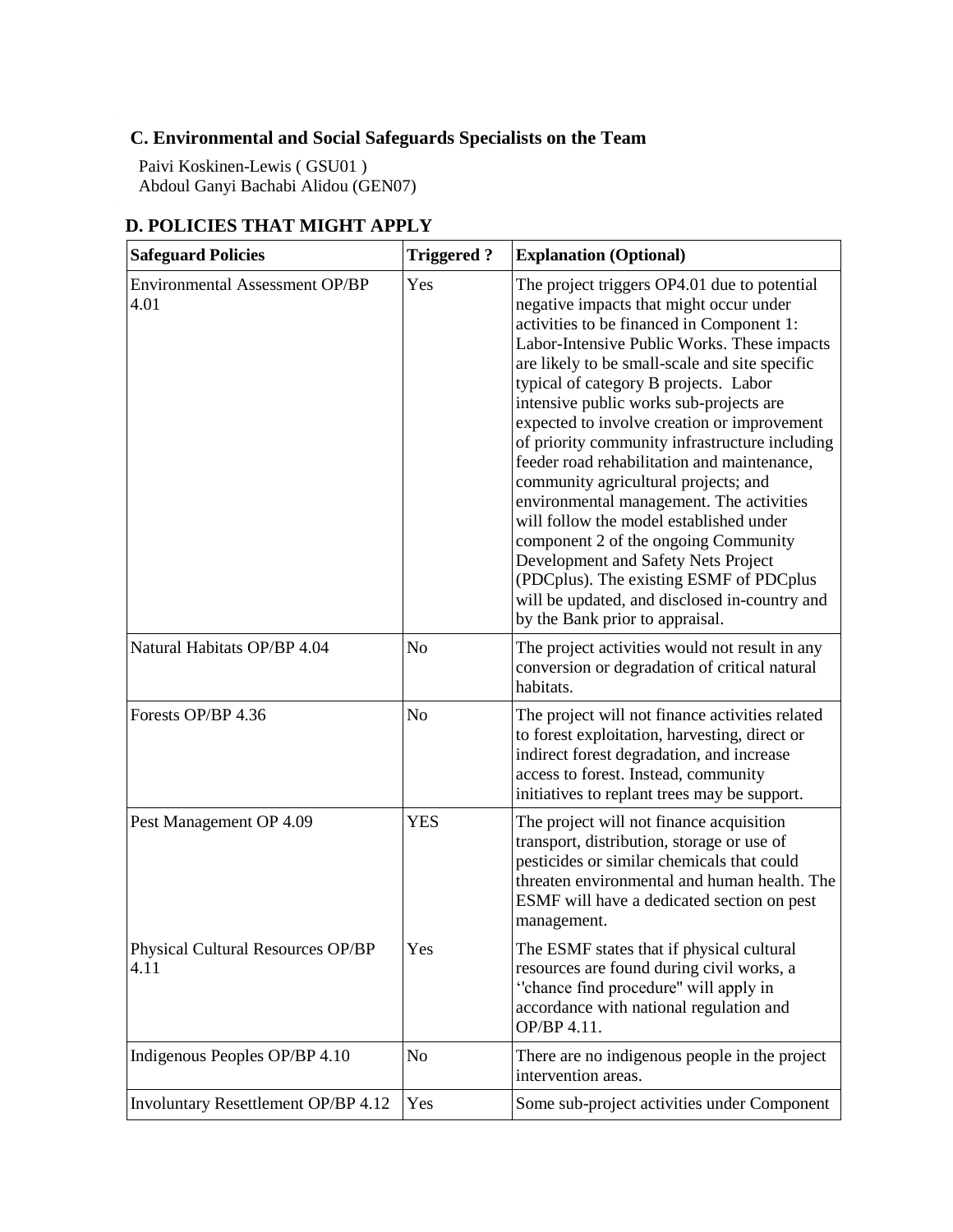|                                                   |                | 1: Labor-Intensive Public Works and<br>Beneficiary Training are expected to include<br>community level farm production and road<br>rehabilitation. These activities may involve<br>land acquisition which may have an impact on<br>the livelihoods/assets of those previously<br>using the land. The location and type of sub-<br>project will be selected by the local<br>communities at the start of implementation<br>phase. Since the exact locations and activities<br>are not known, the project will build upon the<br>existing Resettlement Policy Framework<br>(RPF) prepared for PDCplus, which included<br>similar activities. The RPF will be updated,<br>consulted upon and disclosed in-country and<br>by the Bank prior to appraisal. The RPF will<br>include templates for sub-project screening to<br>identify any adverse social impacts and it will<br>guide the preparation of subsequent<br>Resettlement Action Plans (RAPs) as and<br>when necessary. |  |
|---------------------------------------------------|----------------|-----------------------------------------------------------------------------------------------------------------------------------------------------------------------------------------------------------------------------------------------------------------------------------------------------------------------------------------------------------------------------------------------------------------------------------------------------------------------------------------------------------------------------------------------------------------------------------------------------------------------------------------------------------------------------------------------------------------------------------------------------------------------------------------------------------------------------------------------------------------------------------------------------------------------------------------------------------------------------|--|
| Safety of Dams OP/BP 4.37                         | N <sub>o</sub> | The project will not finance dam works or<br>activities associated to existing dam.                                                                                                                                                                                                                                                                                                                                                                                                                                                                                                                                                                                                                                                                                                                                                                                                                                                                                         |  |
| Projects on International Waterways<br>OP/BP 7.50 | N <sub>o</sub> | The project will not finance activities that will<br>interfere with international watercourses;<br>either in terms of water withdraw or discharge<br>of pollutants.                                                                                                                                                                                                                                                                                                                                                                                                                                                                                                                                                                                                                                                                                                                                                                                                         |  |
| Projects in Disputed Areas OP/BP<br>7.60          | N <sub>o</sub> | The project intervention areas are not under<br>dispute.                                                                                                                                                                                                                                                                                                                                                                                                                                                                                                                                                                                                                                                                                                                                                                                                                                                                                                                    |  |

### **E. SAFEGUARD PREPARATION PLAN**

 **1. Tentative target date for preparing the Appraisal Stage ISDS:**

15-Dec-2016

 **2. Time frame for launching and completing the safeguard-related studies that may be needed. The specific studies and their timing should be specified in the Appraisal-stage ISDS.**

The existing safeguards instruments of PDCplus, i.e. the Environmental and Social Management Framework (ESMF) and the Resettlement Policy Framework (RPF), will be revised, updated, consulted upon and disclosed in-country and by the Bank prior to appraisal.

#### **III. Contact point**

#### **World Bank**

Contact:John Van Dyck Title:Sr Social Protection Specialist

#### **Borrower/Client/Recipient**